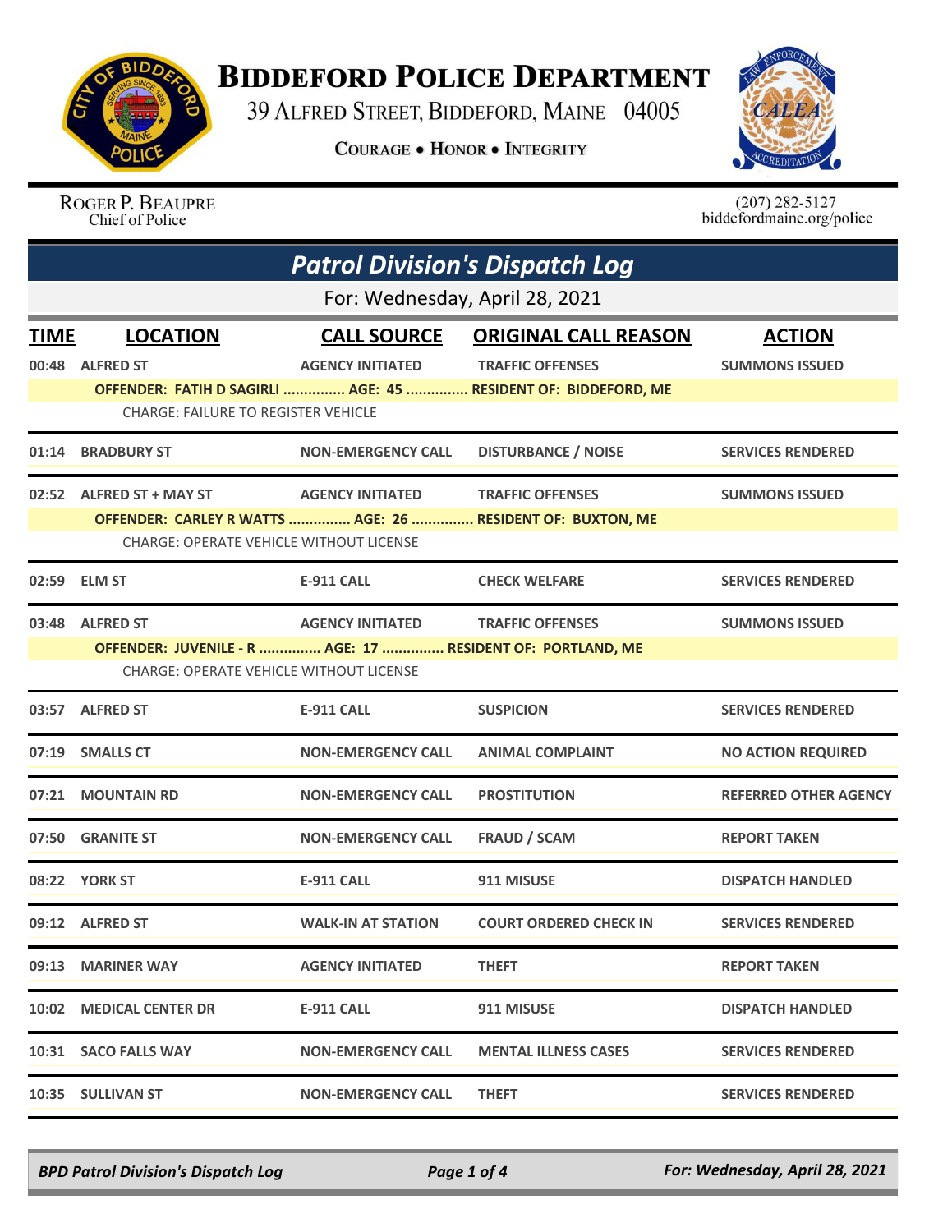| <b>TIME</b> | <b>LOCATION</b><br>11:05 JESSIE LN | <b>CALL SOURCE</b><br><b>NON-EMERGENCY CALL</b> | <b>ORIGINAL CALL REASON</b><br><b>ANIMAL COMPLAINT</b> | <b>ACTION</b><br><b>GONE ON ARRIVAL</b> |
|-------------|------------------------------------|-------------------------------------------------|--------------------------------------------------------|-----------------------------------------|
|             | 11:14 ELM ST                       | <b>E-911 CALL</b>                               | 911 MISUSE                                             | <b>SERVICES RENDERED</b>                |
| 11:23       | <b>GRAHAM ST</b>                   | <b>NON-EMERGENCY CALL</b>                       | <b>JUVENILE OFFENSES</b>                               | <b>SERVICES RENDERED</b>                |
|             | <b>11:48 MAIN ST</b>               | <b>WALK-IN AT STATION</b>                       | <b>CRIMINAL MISCHIEF</b>                               | <b>REPORT TAKEN</b>                     |
|             | 12:08 SACO FALLS WAY               | <b>NON-EMERGENCY CALL</b>                       | <b>VIOL PROTECTION FROM ABUSE</b>                      | <b>NO VIOLATION</b>                     |
|             | 12:12 ALFRED ST                    | <b>WALK-IN AT STATION</b>                       | <b>COURT ORDERED CHECK IN</b>                          | <b>DISPATCH HANDLED</b>                 |
|             | 12:22 ALFRED ST                    | <b>AGENCY INITIATED</b>                         | <b>PAPERWORK</b>                                       | <b>PAPERWORK NOT SERVED</b>             |
|             | 12:26 ALFRED ST                    | <b>AGENCY INITIATED</b>                         | <b>PAPERWORK</b>                                       | <b>PAPERWORK NOT SERVED</b>             |
|             | 12:30 ALFRED ST                    | <b>AGENCY INITIATED</b>                         | <b>PAPERWORK</b>                                       | <b>PAPERWORK NOT SERVED</b>             |
|             | 12:51 PROSPECT ST                  | <b>AGENCY INITIATED</b>                         | <b>SEX OFFENDER COMPLIANCE CHK</b>                     | <b>SERVICES RENDERED</b>                |
|             | 13:01 BIRCH ST                     | <b>WALK-IN AT STATION</b>                       | <b>THEFT</b>                                           | <b>REPORT TAKEN</b>                     |
|             | 13:05 ELM ST                       | <b>AGENCY INITIATED</b>                         | <b>SEX OFFENDER COMPLIANCE CHK</b>                     | <b>NO VIOLATION</b>                     |
|             | 13:12 GRAHAM ST                    | <b>AGENCY INITIATED</b>                         | <b>SEX OFFENDER COMPLIANCE CHK</b>                     | <b>NO VIOLATION</b>                     |
| 13:22       | <b>BACON ST</b>                    | <b>AGENCY INITIATED</b>                         | <b>SEX OFFENDER COMPLIANCE CHK</b>                     | <b>NEGATIVE CONTACT</b>                 |
|             | 13:38 ALFRED ST                    | <b>AGENCY INITIATED</b>                         | <b>TRAFFIC OFFENSES</b>                                | <b>WARNING ISSUED</b>                   |
|             | 13:39 JEFFERSON ST                 | <b>AGENCY INITIATED</b>                         | <b>SEX OFFENDER COMPLIANCE CHK</b>                     | <b>NO VIOLATION</b>                     |
|             | 13:44 STATE ST                     | E-911 CALL                                      | 911 MISUSE                                             | <b>SERVICES RENDERED</b>                |
|             | 13:46 ALFRED ST + LAMBERT ST       | <b>AGENCY INITIATED</b>                         | <b>TRAFFIC OFFENSES</b>                                | <b>WARNING ISSUED</b>                   |
|             | 13:47 HILL ST + GRANITE ST         | <b>AGENCY INITIATED</b>                         | <b>DISABLED VEHICLE</b>                                | <b>SERVICES RENDERED</b>                |
|             | 13:59 HARRISON AVE                 | <b>NON-EMERGENCY CALL</b>                       | <b>SUSPICION</b>                                       | <b>REPORT TAKEN</b>                     |
|             | 14:00 PIERSONS LN                  | <b>NON-EMERGENCY CALL</b>                       | <b>JUVENILE OFFENSES</b>                               | <b>SERVICES RENDERED</b>                |
|             | 14:25 CARVER ST                    | <b>WALK-IN AT STATION</b>                       | <b>BURGLARY OF A MOTOR VEHICLE</b>                     | <b>REPORT TAKEN</b>                     |
|             | 14:29 ELM ST                       | E-911 CALL                                      | 911 MISUSE                                             | <b>SERVICES RENDERED</b>                |
|             | 14:48 MAY ST                       | E-911 CALL                                      | <b>ASSAULT</b>                                         | <b>REPORT TAKEN</b>                     |
|             | 15:08 ALFRED ST + BACON ST         | <b>AGENCY INITIATED</b>                         | <b>TRAFFIC OFFENSES</b>                                | <b>WARNING ISSUED</b>                   |

*BPD Patrol Division's Dispatch Log Page 2 of 4 For: Wednesday, April 28, 2021*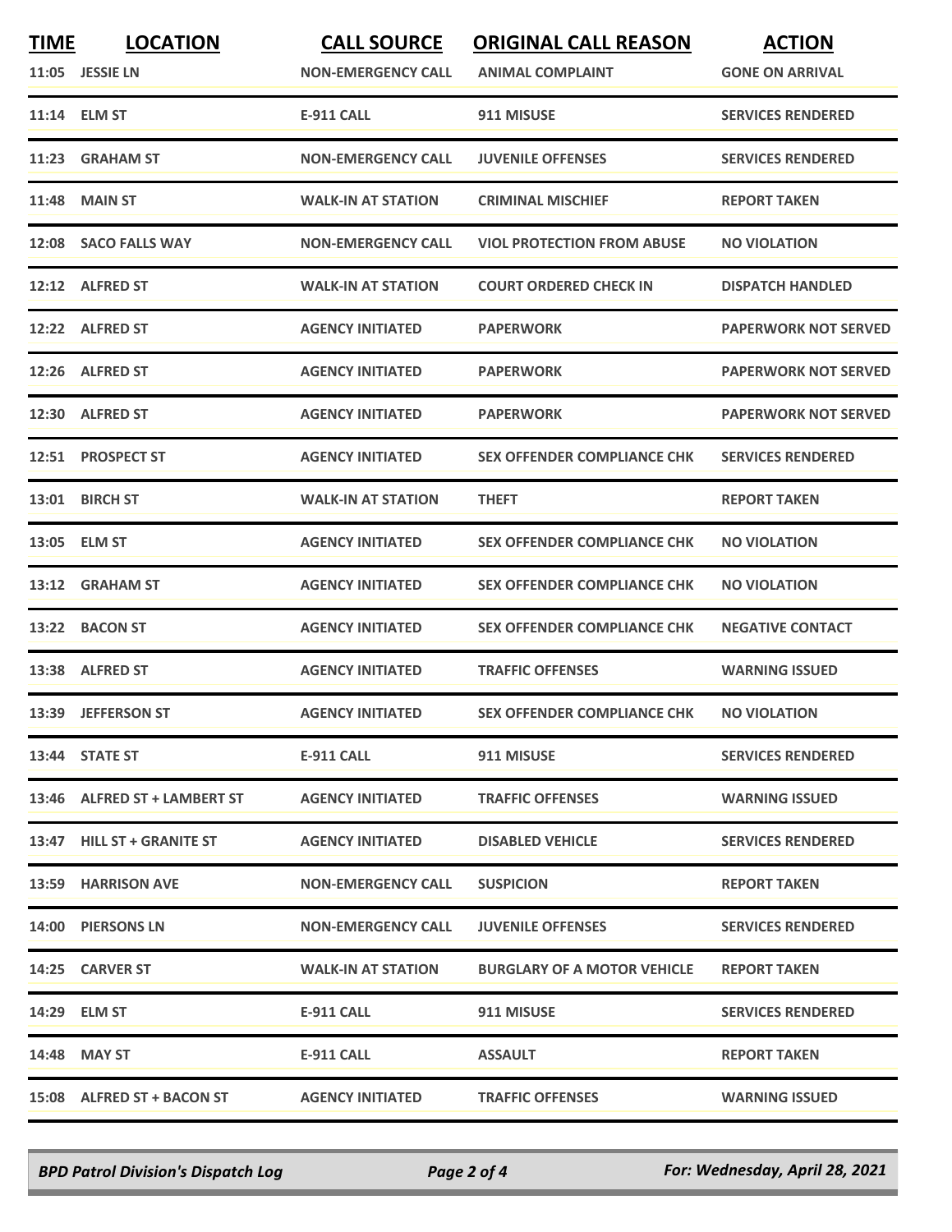| <b>TIME</b>                                                                                                               | <b>LOCATION</b>               | <b>CALL SOURCE</b>        | <b>ORIGINAL CALL REASON</b>      | <b>ACTION</b>            |  |  |
|---------------------------------------------------------------------------------------------------------------------------|-------------------------------|---------------------------|----------------------------------|--------------------------|--|--|
|                                                                                                                           | 15:21 ELM ST                  | E-911 CALL                | 911 MISUSE                       | <b>NEGATIVE CONTACT</b>  |  |  |
|                                                                                                                           | 15:30 MAY ST                  | <b>NON-EMERGENCY CALL</b> | <b>TRESPASSING</b>               | <b>UNFOUNDED</b>         |  |  |
|                                                                                                                           | 15:42 HILL ST + GRAYSON ST    | <b>AGENCY INITIATED</b>   | <b>TRAFFIC OFFENSES</b>          | <b>WARNING ISSUED</b>    |  |  |
|                                                                                                                           | 15:47 ALFRED ST               | <b>NON-EMERGENCY CALL</b> | <b>CRIM THREAT / TERRORIZING</b> | <b>REPORT TAKEN</b>      |  |  |
| 15:50 HILL ST                                                                                                             |                               | <b>AGENCY INITIATED</b>   | <b>TRAFFIC OFFENSES</b>          | <b>WARNING ISSUED</b>    |  |  |
|                                                                                                                           | 15:56 GRANITE ST              | <b>AGENCY INITIATED</b>   | <b>TRAFFIC OFFENSES</b>          | <b>WARNING ISSUED</b>    |  |  |
|                                                                                                                           | <b>15:58 WASHINGTON ST</b>    | <b>NON-EMERGENCY CALL</b> | <b>FRAUD / SCAM</b>              | <b>SERVICES RENDERED</b> |  |  |
|                                                                                                                           | 16:18 SOUTH ST + RIVER RD     | <b>AGENCY INITIATED</b>   | <b>TRAFFIC OFFENSES</b>          | <b>WARNING ISSUED</b>    |  |  |
| 16:20                                                                                                                     | <b>BLANDINGS WAY</b>          | <b>NON-EMERGENCY CALL</b> | <b>PARKING COMPLAINT</b>         | <b>SERVICES RENDERED</b> |  |  |
|                                                                                                                           | 16:21 ALFRED ST + MARINER WAY | <b>AGENCY INITIATED</b>   | <b>TRAFFIC OFFENSES</b>          | <b>VSAC ISSUED</b>       |  |  |
|                                                                                                                           | 16:33 SOUTH ST + WADLIN RD    | <b>AGENCY INITIATED</b>   | <b>TRAFFIC OFFENSES</b>          | <b>WARNING ISSUED</b>    |  |  |
|                                                                                                                           | 16:55 ELM ST                  | <b>AGENCY INITIATED</b>   | <b>PAPERWORK</b>                 | <b>NEGATIVE CONTACT</b>  |  |  |
|                                                                                                                           | 17:09 ELM ST                  | <b>AGENCY INITIATED</b>   | <b>PAPERWORK</b>                 | <b>NEGATIVE CONTACT</b>  |  |  |
| 17:24                                                                                                                     | <b>POOL ST + DECARY RD</b>    | <b>AGENCY INITIATED</b>   | <b>TRAFFIC OFFENSES</b>          | <b>WARNING ISSUED</b>    |  |  |
|                                                                                                                           | 17:51 POOL ST + GEORGE ST     | <b>AGENCY INITIATED</b>   | <b>TRAFFIC OFFENSES</b>          | <b>WARNING ISSUED</b>    |  |  |
|                                                                                                                           | 17:51 ALFRED ST               | <b>AGENCY INITIATED</b>   | <b>PAPERWORK</b>                 | <b>NEGATIVE CONTACT</b>  |  |  |
|                                                                                                                           | 18:24 SOUTH ST + WESTERN AVE  | <b>AGENCY INITIATED</b>   | <b>TRAFFIC OFFENSES</b>          | <b>WARNING ISSUED</b>    |  |  |
|                                                                                                                           | 19:15 PARKVIEW CT             | E-911 CALL                | <b>ALARM - RESIDENTIAL FIRE</b>  | <b>SERVICES RENDERED</b> |  |  |
|                                                                                                                           | 19:17 PROSPECT ST + WEST ST   | <b>AGENCY INITIATED</b>   | <b>TRAFFIC OFFENSES</b>          | <b>WARNING ISSUED</b>    |  |  |
|                                                                                                                           | 19:27 MAIN ST                 | <b>E-911 CALL</b>         | <b>DISTURBANCE / NOISE</b>       | <b>SERVICES RENDERED</b> |  |  |
|                                                                                                                           | 19:29 FOREST ST               | <b>AGENCY INITIATED</b>   | <b>TRAFFIC OFFENSES</b>          | <b>WARNING ISSUED</b>    |  |  |
|                                                                                                                           | 20:02 PIKE ST                 | $E-911$ CALL              | <b>DISTURBANCE / NOISE</b>       | <b>SUMMONS ISSUED</b>    |  |  |
| OFFENDER: AMANDA M HUTCHINS  AGE: 37  RESIDENT OF: BIDDEFORD, ME<br>CHARGE: DISORDERLY CONDUCT, OFFENSIVE WORDS, GESTURES |                               |                           |                                  |                          |  |  |
|                                                                                                                           | 21:57 ADAMS ST                | <b>WALK-IN AT STATION</b> | <b>MENTAL ILLNESS CASES</b>      | <b>SERVICES RENDERED</b> |  |  |
|                                                                                                                           |                               |                           |                                  |                          |  |  |
|                                                                                                                           | 22:52 HIGH ST                 | <b>NON-EMERGENCY CALL</b> | <b>DOMESTIC COMPLAINTS</b>       | <b>REPORT TAKEN</b>      |  |  |

*BPD Patrol Division's Dispatch Log Page 3 of 4 For: Wednesday, April 28, 2021*